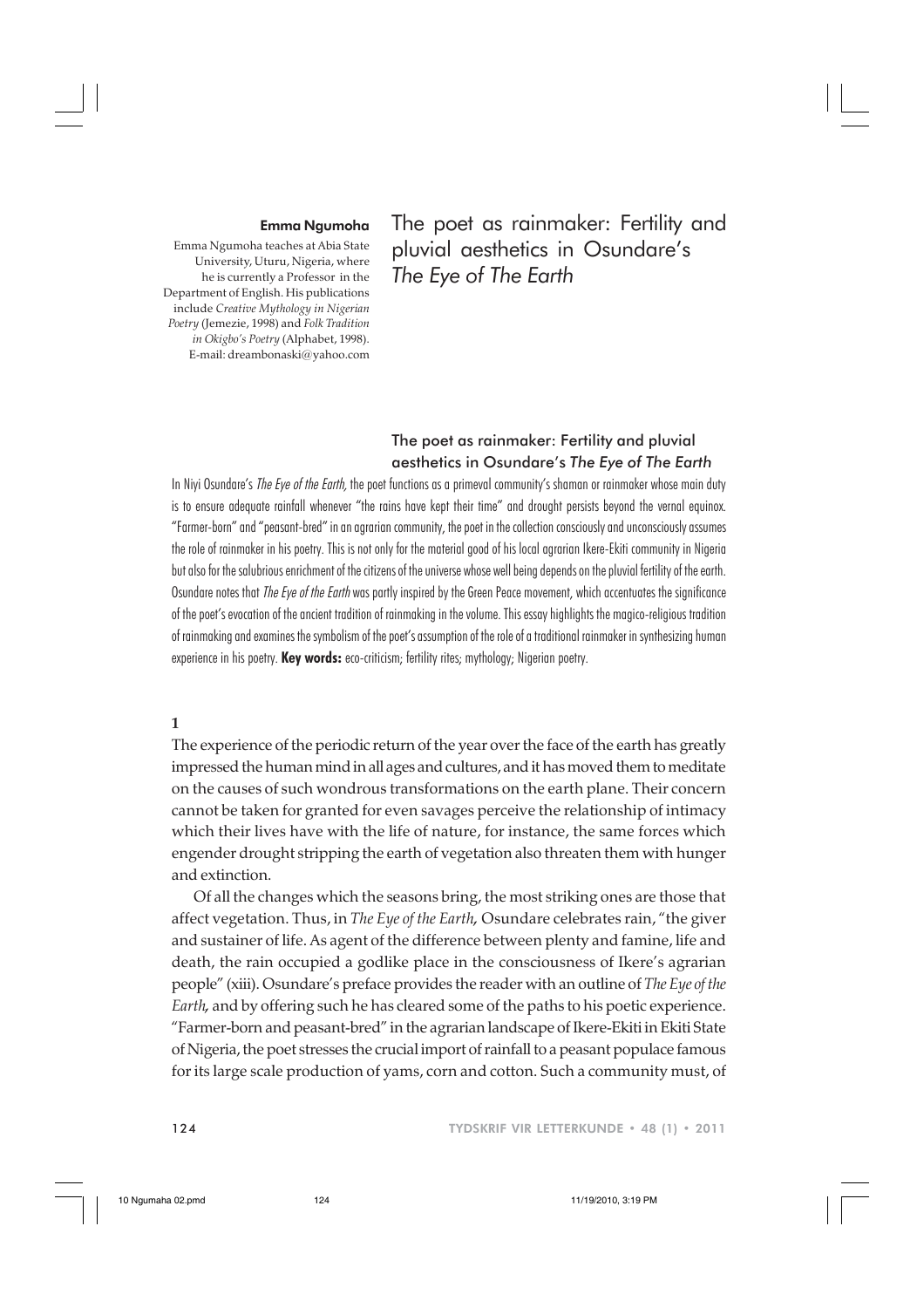necessity, associate rain with fertility or as a fertilizing agent and Earth as the feminine principle, as the personification of all the reproductive energies of nature. She bristles with plants, seeds, crops, fields, trees and various forms of vegetable life. While the Earth personifies the regenerative power of female sexuality, rainfall represents the flow of celestial creative energy whose force is patriarchal, logical and conventional. In "Forest echoes" the poet states as follows:

The rains have kept their time this year (Earth has [finally] won the love of the sky) Trees bob with backward sap and leaves grab a deepening green from the scanty sun. (3).

The mythic embodiment of this type of association of rain with the fertility of the earth can be found in what Eliade (1975) calls "cosmic hierogramy", i.e. the marriage of Heaven and Earth, and the power of the periodic return of the year and all its revolutions.

### **2**

The myth of Heaven that fertilises the Earth or the marriage between Heaven and Earth is a cosmogonic myth of wide cultural distribution. It is found above all in Asia, and America. In the Greek classic, *Theogony*, which has grand themes dealing with the creation of the world and the history of the gods, Hesiod tells us about a more or less similar myth. Ouranos (Heaven) unites with Gaia (The Earth) and the divine couple engender the gods, the Cyclopes and other monstrous beings. In Indian tradition, Indra personifies the supreme celestial patriarchal creative energy. Eliade (1975: 139) observed that Indra became the most popular of the Vedic gods, for he comprises all the forces and all fertilities. Indra embodies all the exuberance of life, of the cosmic and biological energies; he releases the waters and opens the clouds, quickens the circulation of the sap and the blood, governs all moistures and ensures all fecundities. He is the god "of a thousand testicles," the "master of the field," the "bull of the earth," fertiliser of the fields, of animals and of women. Whether we are reading of his thunderbolts that strike Vritra and release waters of the storm that precedes the rain, or of the absorption of fabulous quantities of soma, of his fertilisation of the fields or of his gigantic sexual potencies, we are being continually presented with an epiphany of the forces of life. From this, we can understand the creation of plants, trees and other forms of vegetation from the earth, for Earth, on her part, is the universal Genetrix and Nurse. She embodies the archetype of fecundity, of inexhaustible creativity and creates by cosmic marriage with Heaven. When, in rainfall, Heaven meets Earth, life bursts forth in innumerable forms at every level of existence.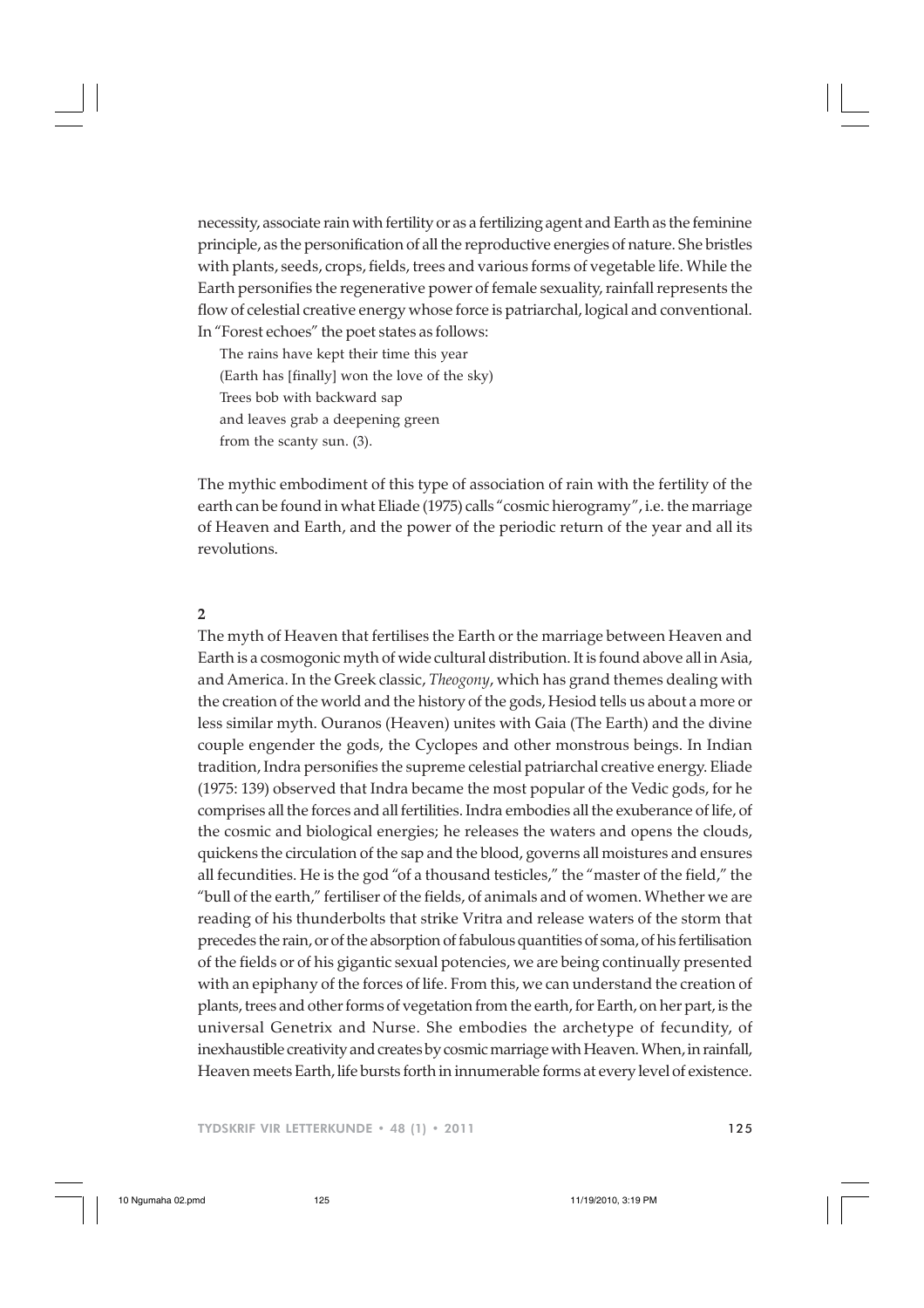The cosmic union is an act of creation. It is at once cosmogony and biogenes, both the creation of the universe and the creation of life. Of special significance, in this regard, is the image of a divinely personified anthropomorphic being (the Sky) a great cosmic male and also of the Earth as Woman, as the Mother. As pointed out, the situation draws our attention to the tremendous telluric profundities, which generate various forms of life. She that nurtures all is invariably the mother of all. Mother Earth gives birth to and nurtures all things in creation. The cosmic marriage of Heaven and Earth in pluvial terms signifies the union of the creative powers of fertility.

In "Forest echoes", Osundare dropped completely into the wells and seas of folk tradition rendering visions of the mystery of life. The main issue is that people, over space and time, have always attached much importance to the fertility of the earth that is the source of their sustenance, vegetable and animal. One can therefore imagine their reaction when the fertility of the source of their lives is threatened by droughts. Their survival instincts led them to perform certain magical fertility rites which they believed could aid the earth, which is the principle of life, against the opposing principle of death (or drought). These rites are more widely and solemnly celebrated in lands which are prone to desert encroachment and drought such as Egypt, Asia and the land bordering the Eastern Mediterranean. In this regard, Frazer (1964: 341) observes "under the names of Osiris, Tammuz, Adonis and Attis, the people of Egypt and Western Asia represented the yearly decay and revival of life, especially of vegetable life, which they personified as a god who annually died and rose again from the dead." In the tropics also, many agrarian communities engage in this practice, but with a variation; they do not only celebrate the revival of life at the time of the spring equinox, but also resort to the magical rite of rainmaking whenever "the rains have kept their time" and drought persists beyond the vernal equinox.

#### **3**

One of the main functions of a primitive community's shaman or magician is to ensure an adequate fall of rain; this he does for the general well-being of the people. In traditional society, the rainmaker is an august personality who belongs to a special class of magicians whose main function is to regulate the heavenly water supply. Osundare, in *The Eye of the Earth,* assumes the role of shamanic rainmaker not only for the material good of his seed-planting and food-growing Ikere community but also for the symbolic salubrious enrichment of the citizens of the universe whose ultimate well-being depends on the fertility of the earth. The poet's concern is predicated on the fact that "Waters are dying, forests are falling. A desert epidemic stalks a world where the rich and ruthless squander earth's wealth on the invention of increasingly accomplished weapons of death, while millions of people perish daily from avoidable hunger" (xiv). The poet seems to imply that only rainwater can purify the earth, only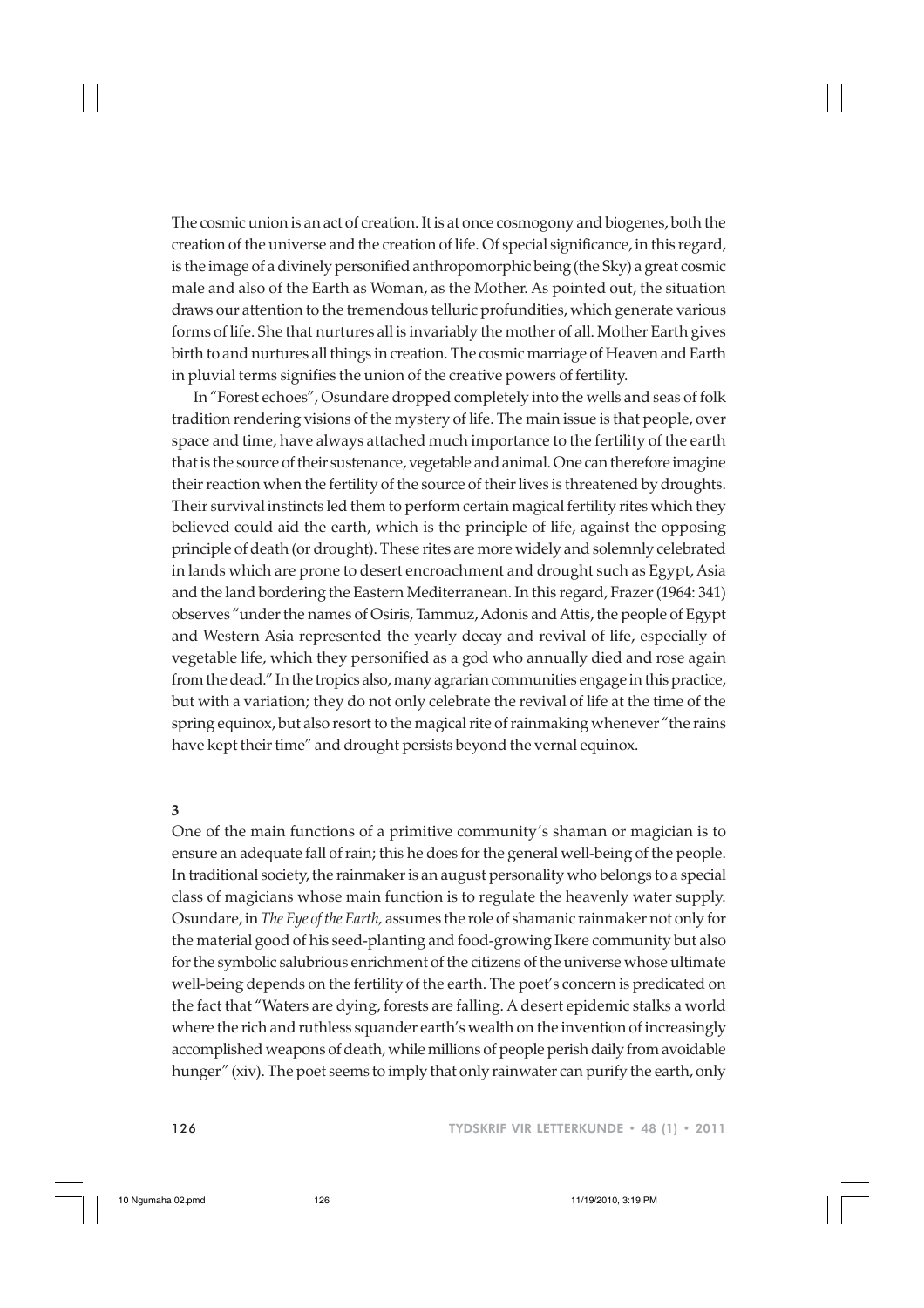the pluvial showers of heaven can restore and enrich an impoverished earth. Prior to fulfilling his self-imposed duties as a rainmaker, the poet, in "eyeful glances", concentrates on images of desolate aridity and coldness presented as active forces that threaten existence.

The desert caller comes on a camel of clouds undulates through the dunes of hazy shadows  $\&$ gliding through the open welcome of January's door whispers urgent tidings in the ears of my skin  $[...]$ a tree leaflets the sprawling lawn a grass reads between the veins and up they rise against trampling feet borrowing anthems from the whistling wind […] a timid rain peeps behind the clouds then recoils abandoning the world to the gruelling heat of a hungry season. (23–24).

The time of the year, in this poem, is the "tinder season" of drought with

a few teasing drops on earth's gaping lips vanishing like droplets on a sheet plate hot with the forge's red rage. (23).

The "desert caller" stands for the northeast trade winds that blow from the Sahara and usher in the harmattan season, a season characterized devastating chilly winds. The northeast trade winds allude, mythologically, to Boreas, that fiery north wind that "stirs up the seas, crashes towering trees, freezes the snow and lashes the earth with hail." In its various manifestations (whether as harmattan winds, cyclones, tornadoes or hurricanes) Boreas is the proverbial ill wind that blows no one any good. The dust-laden harmattan winds bring, in their wake, excessive aridity and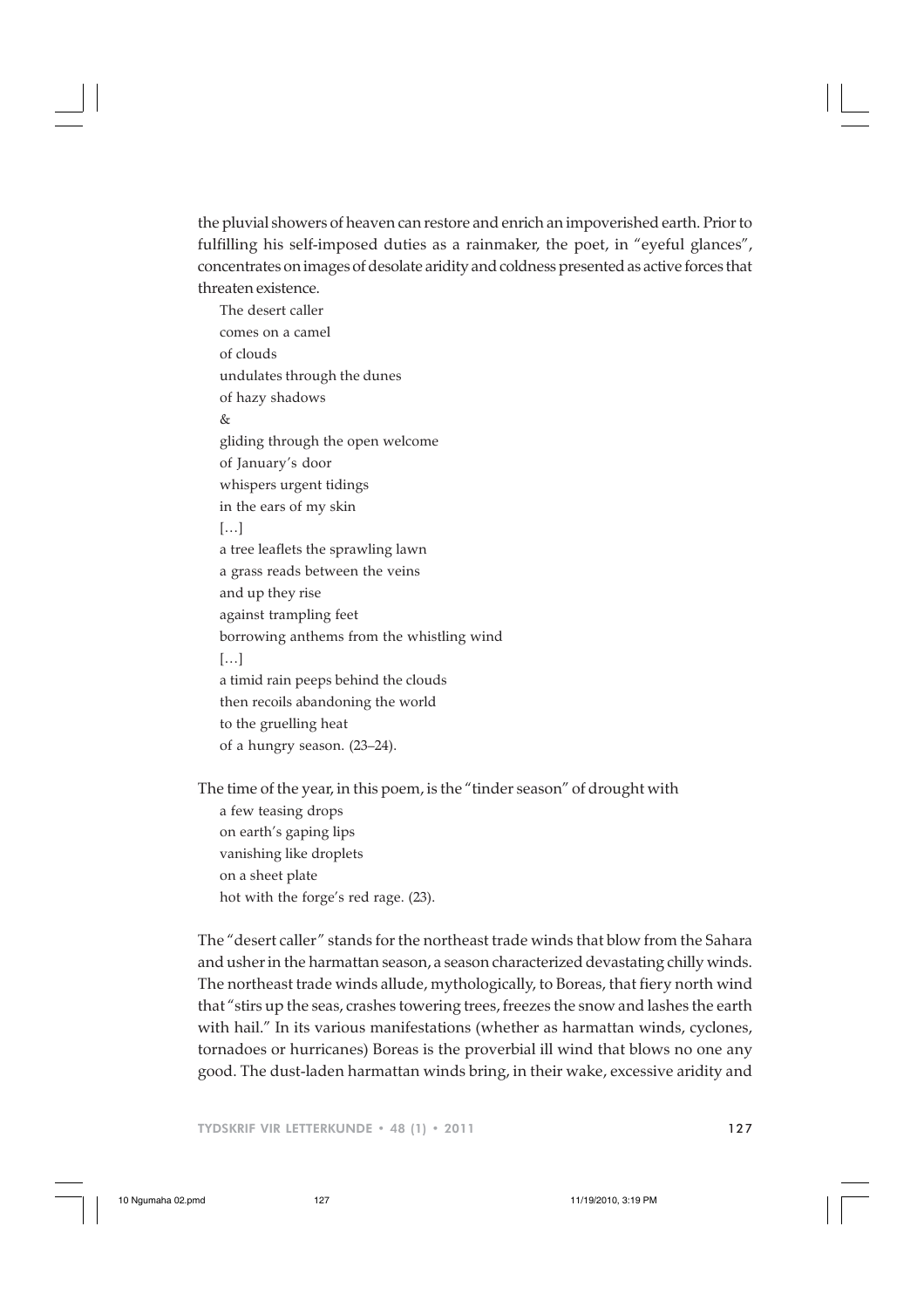parchedness of the soil. This is how the poet reacts to this unattractive landscape of desolation:

dust dust in brewing kitchens dust in eating halls dust in busy bedrooms dust in scheming boardrooms dust in retrenching factories dust in power brothels. (27–28).

Although the lines above do express some elements of pessimism, the images do not detract from the poet's songs for rain, for the world, at this time, fervently longs for the "waters of March" when "earth's pain would be soothed".

In *The Eye of the Earth,* "Let earth's pain be soothed" is the opening invocation of "rain songs" – the third movement in that volume. This poem is "for the one who brought rainy news from under-the-Rock" and it is "to the accompaniment of a flute and / or the rain drum" (27). This implicit statement by the poet serves to link the poem to the folk belief of the people of Ikere-Ekiti; it is an evocation of the primordial experiences of their ancestors. The Ikere-Ekitians revere the Olosunta Rock, which is regarded as a physical manifestation of the spirit of Olosun who, it is believed, dwells in the rock. It is to this enigmatic legendary hero of the town, "the owner of the rocky place" that this poem is dedicated. Olosun is he who "brought rainy news from under-the-Rock," he who when he was angry with the people of Ikere caused drought, famine and barenness to come to the town and the people suffered; he who when he was propitiated (with a sacrifice of cocks, hens, yams, goats and kola nuts) made the rain begin to fall, the springs begin to flow. The crops grew again so that Ikere-Ekiti did not die but lived on (Courlander 1973: 157–61). To the people of Ikere Ekiti, Olosunta, giver of life and vitality, is the embodiment of fertility. The poem, dedicated to that deity, opens with tremendous verve and on a telegraphic urgent tone, its mood is that of desperate longing for the procurement of a vital need. We are invited to the following lines in which the poet bursts forth in mellisonant rhythm "to the accompaniment of a flute and / or the rain drum."

The sky carries a boil of anguish Let it burst

Our earth has never lingered so dry in the season of falling showers clouds journey over trees and over hills miserly with their liquid treasure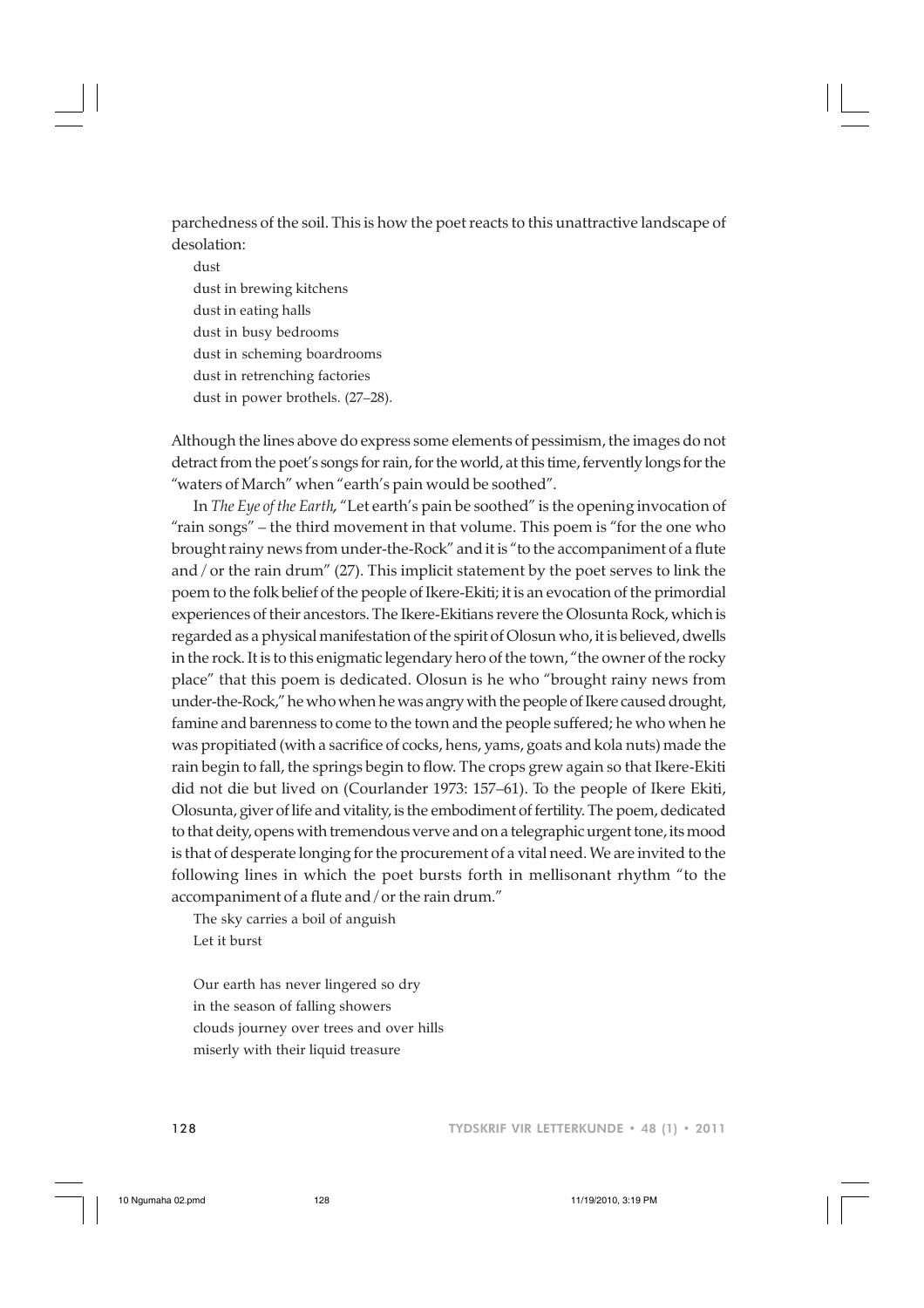The sky carries a boil of anguish Let it burst

Prostrate like famished horses brown hills cast vacant looks at balded plains where playing kids provoke dust in what once was the cradle of green

The sky carriers a boil of anguish Let it burst. (27).

This ceremonial invocation is born of the realisation that one short period of little rain at the critical moment would result in loss of the labour of a whole year and in famine. The special inscription of the poem's unique accompaniment with "a flute and / or the rain drum" draws the poem into the sphere of homeopathic or imitative magic. This recalls the law of similarity whose fundamental principle rests on the fact that like produces like, and effects resemble their causes. From this principle, the magician is firmly rooted in his art and concrete belief that he is capable of producing any effect he desires merely by imitating it *ab initio.* Frazer (1964: 70) rightly points out that this is one of the methods by which rainmakers attempt to discharge the duties of their office. "If they wish to make rain, they simulate it by sprinkling water or mimicking clouds." The flute in Osundare's song would simulate the sound of the rain-bearing winds and the thunderous drumming would mimic the patter of pluviosity. The musical instruments serve to enhance, as it were, the status of the poet as rainmaker, a strategic poetic ally of the pluvial powers. Herein lies the symbolic posturing of the flute and the rain drum in the rain song.

The impact of the poem is further enhanced by an imaginative visual representation of its rendering as a traditional ritual sing-song based on the melodic structure of its versification. Inherent in the poem is the musical concept of harmonic rhythm, which admits of the rapidity of harmonic change with respect to rhythmic flow. To the lead chanter (poet, priest or shamanic rain-maker) could be assigned the invocatory petition imploring the sky to let go of its "boil of anguish" while the procession or congregation would echo the refrains which decry the misery of an arid landscape, and in the background would be heard the flutist and rain drummer at their best. It expresses the general values relating to rainmaking rather than an immediate part of an actual rainmaking process.

Some lines in Osundare's poetry also portray him as functioning within a tradition of rainmaking that is widely recognizable in some parts of the world. Frazer (1964: 74), for instance, wrote that among the Greeks of Thessaly and Macedonia, when a drought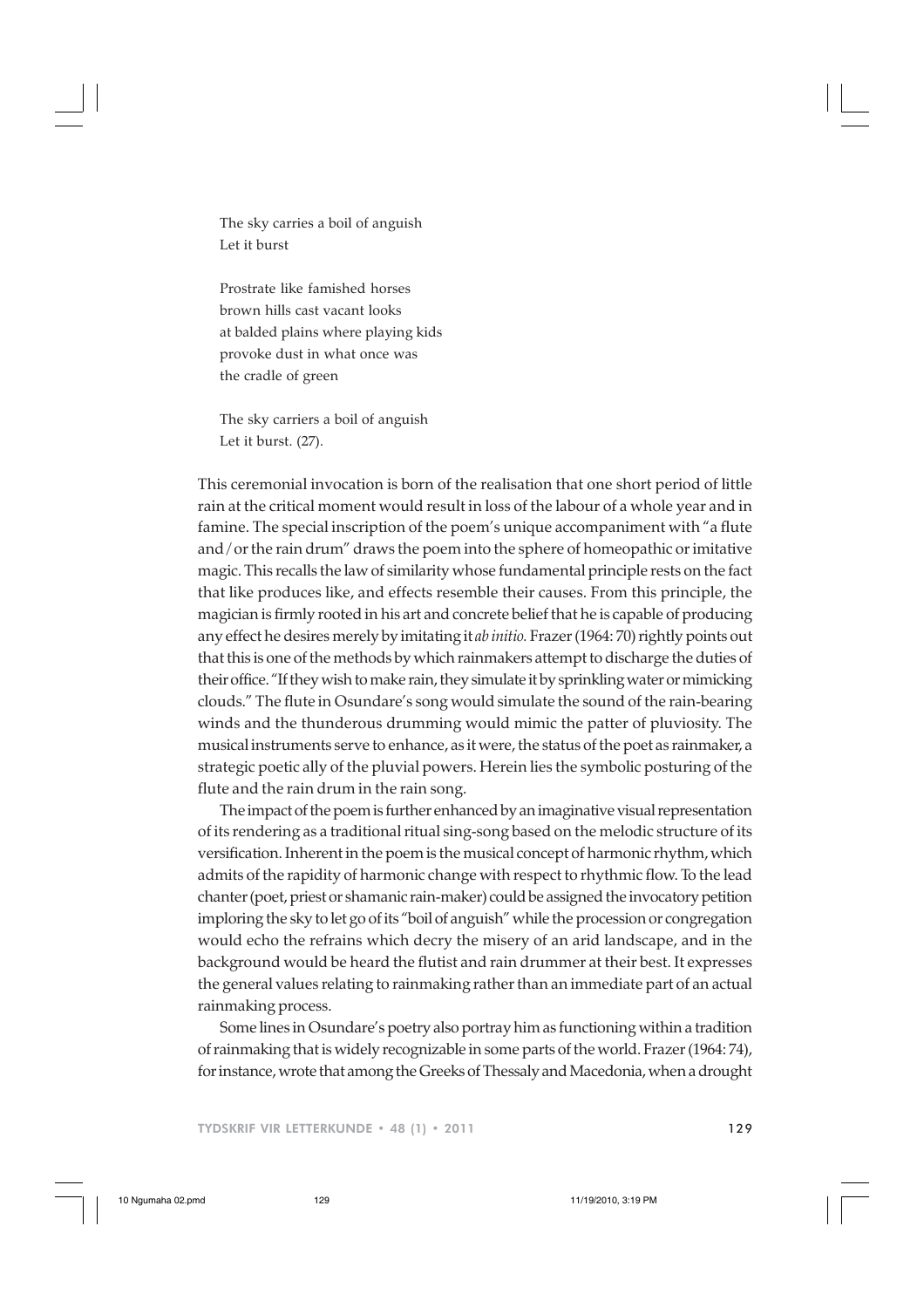has lasted a long time, it is customary to send a procession of children round to all the wells and springs of the neighbourhood. At the head of the procession walks a girl adorned with flowers, whom her companions drench with water at every haltingplace, while they sing an invocation, of which the following is part:

Perperia, all fresh bedewed Freshen all the neighbourhood; by the woods, on the highway. As thou goest, to God now, pray: O my God, upon the plain send thou us a still, small rain that the fields may fruitful be, and vines in blossom we may see that the grain be full and sound, and wealthy grow the folks around.

Similar lines recur in Osundare's "Let earth's pain be soothed" and it is here presented, open for analysis and comparison with Fraser's quoted reference above. The poet's lines read as follows:

Let it rain today that parched throats may sing Let it rain that earth may heal her silence Let it rain today that corn leaves may clothe the hills Let it rain that roots may swell the womb of lying plains Let it rain today that stomachs may shun the rumble of thunder Let it rain that children may bath, and bawl and brawl. (28).

Perhaps, in this poem, one important contribution that has been made by Osundare to the understanding of the emotional symbolism of poetic themes is that concerned with the cosmic marriage between Heaven and Earth, which assures a fruitful harvest. In those poetic lines the action of the drama appears concentrated. Caught in their ecstatic urgency, we are made direct participants in the faith that this song for rainfall, which aims at relieving the pains of suffering humanity, has consequences beyond itself. It would bring new life not only to him who sings, but also to those for whom he sings with responsive feeling. Osundare, here beautifully re-enacts a traditional fertility rite of rainmaking, and in this, he symbolically functions as a shamanic rainmaker, a sort of human thunderstorm whose main concern is the good of the populace. His success in his self-imposed role finds expression in "First rain," the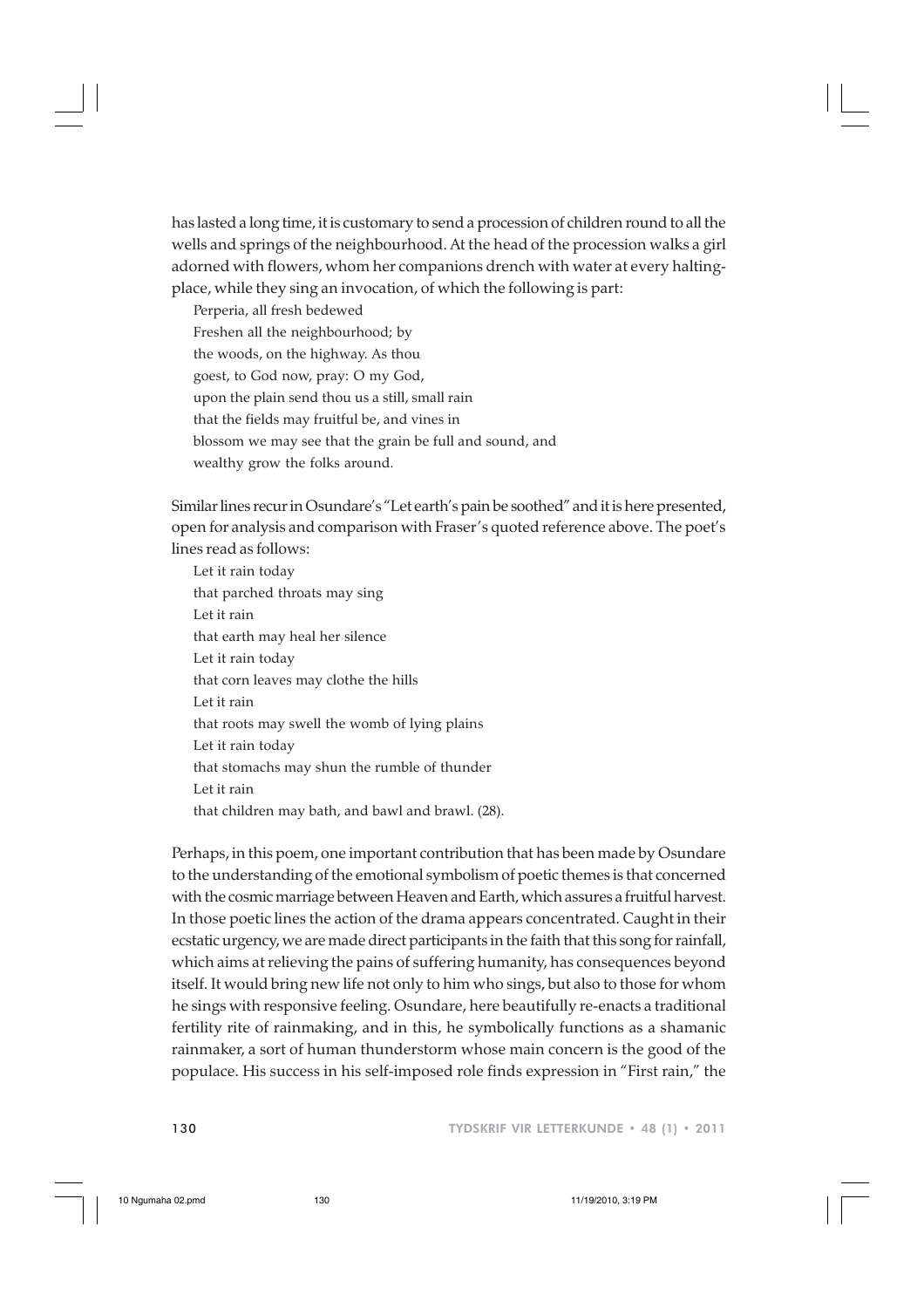logical sequence of "Let earth's pain be soothed." It is here that the mystic relation between the suffering of the people (drought) and the victorious love of the poet (rain) and the fertility of the earth find expression in a celebration of auspicious rainfall:

A tingling tang awakes the nose when the first rain has just clipped the wing of the haughty dust. as a cooling warmth embraces our searching soles as the land vapour rises like a bootless infantry and through her liberated pores our earth breathes again. (29).

How do we explain these flashes of brilliancy in poetic achievement? The eventual coming of the rain opens the planting season, and farmers always begin to sow with the first rains. The cosmic marriage has taken place; fertility and a harvest have been assured. The poet demonstrates this in "Rain-coming":

the early rains ring the bell and the earth springs green from the sleep of brown  $[\dots]$ the rain unties the farmer's tongue bursting famine yawns into barns of lilting yams plums and pumpkins dense with drink and daring roll juicily from furrow to furrow. (30).

#### **4**

From this look at the poetry of Niyi Osundare, a discernible pattern (involving "cosmic hierogamy" fertility and increase) has thus been identified and established. We shall now re-examine our findings. It has to be noted that, in more concrete terms, what we know as reality has at its centre human beings and their actions; it has to do with people's relationship to nature, with other people as well as their interaction with those means and objects with which they conduct the ritual of daily living, and the advancement of their material circumstances and consciousness. It is the totality of these variables that gives a sense of environment to a work of art. It is thus in this light